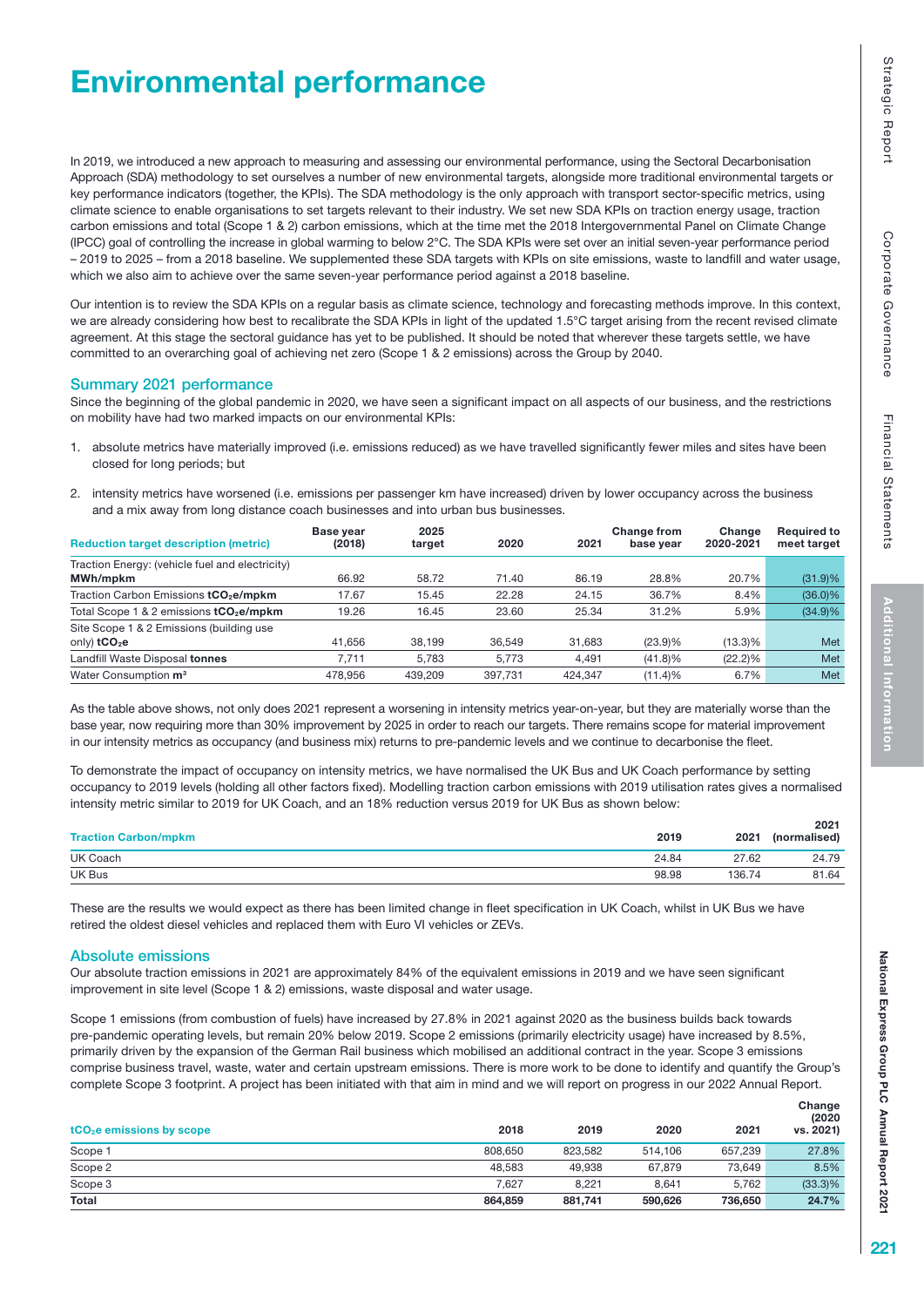### Additional information

# **Environmental performance continued**

Measuring Scope 2 emissions will become increasingly important as we move towards a more electrified fleet and we expect increasingly to use renewable energy to recharge our fleets, as we already do in the UK. We have previously noted the complexity in measuring Scope 3 emissions and we have initiated a project to fully capture and quantify our Scope 3 emissions and improve our processes in partnership with our biggest suppliers. The Group has a multiplier effect on reducing emissions through both modal shift out of cars as well as decarbonising our own fleet.

We will also continue to report the decarbonisation impact of passengers choosing to travel on public transport rather than in private cars.

| $tCO2e$ emissions by division     | 2018    | 2019    | 2020    | 2021    | Change<br>(2020)<br>vs. 2021) |
|-----------------------------------|---------|---------|---------|---------|-------------------------------|
| <b>ALSA</b>                       | 317,812 | 324.007 | 234.477 | 368.714 | 57.3%                         |
| Bahrain                           | 20.433  | 22,833  | 20.214  | 17,810  | (11.9)%                       |
| Germany                           | 25.367  | 29.269  | 52.347  | 58,939  | 12.6%                         |
| United Kingdom                    | 230.354 | 227.380 | 142.769 | 147.789 | 3.5%                          |
| <b>USA and Canada</b>             | 269.916 | 276.693 | 140.168 | 142.800 | 1.9%                          |
| Business travel & leased vehicles | 978     | 1.559   | 569     | 598     | 5.1%                          |
| Group total                       | 864.859 | 881.741 | 590,545 | 736,650 | 24.7%                         |

Note that the reduction in emissions in Bahrain is due to its refrigerant gas loss halving in 2021, which has more than offset a small rise in traction (diesel) emissions.

In the current year aggregate Scope 1 & 2 GHG emissions in our UK operations amounted to 122,578 tCO<sub>2</sub>e (2020: 93,137 tCO<sub>2</sub>e), and totalled 582,936 tCO<sub>2</sub>e (2020: 441,532 tCO<sub>2</sub>e) in our global (excluding UK) operations.

#### Intensity metrics

As our businesses gradually rebuild to normal operating levels, we are rebuilding service ahead of the full return of passengers – passenger kilometres for 2021 are 63% of the equivalent in 2019. The impact of this is a faster rise in carbon emissions than passenger numbers, which in turn has resulted in a rise (worsening) in intensity metrics between 2020 and 2021.

| <b>Intensity metrics</b>                                        | 2018   | 2019   | 2020   | 2021   | (2020)<br>vs. 2021) |
|-----------------------------------------------------------------|--------|--------|--------|--------|---------------------|
| Group totals (million pass.km)                                  | 44.488 | 46.258 | 24.656 | 28.932 | 17.3%               |
| Traction Carbon Emissions (Scope 1 & 2) tCO <sub>2</sub> e/mpkm | 17.67  | 16.69  | 22.28  | 24.15  | 8.4%                |
| Total tCO <sub>2</sub> e per million pass.km (Scope 1, 2 & 3)   | 19.46  | 19.06  | 23.93  | 25.34  | 5.9%                |

Carbon emissions per passenger kilometre (tCO<sub>2</sub>e/million passenger km) increased by 6% between 2020 and 2021, from 23.93 tcO<sub>2</sub>e/ mpkm in 2020, to 25.34 tcO<sub>2</sub>e/mpkm in 2021. It is important, however, to note that the data shows improvement through the year, with emissions intensity in the second half of 2021 showing signs of improvement as passenger numbers/load factors continued to recover at a faster rate to pre-pandemic levels.

#### **Methodology**

The method we have used to calculate GHG emissions is the GHG Protocol Corporate Accounting and Reporting Standard (revised edition), together with the latest emission factors from recognised public sources including, but not limited to, Defra, the International Energy Agency, the US Energy Information Administration, the US Environmental Protection Agency and the Intergovernmental Panel on Climate Change.

We have used a materiality threshold of 5%, have accounted for all material sources of GHG emissions and have reported emissions for the period 1 January 2021 to 31 December 2021 in line with our Financial Statements.

We are committed to ensuring that our GHG accounting system, results and accompanying reports remain robust, continue to enhance our Group-level emission performance year-on-year and are in compliance with the mandatory requirements of the Companies (Directors' Report) and Limited Liability Partnerships (Energy and Carbon Report) Regulations 2018 (which Regulations implement the Government's policy on Streamlined Energy and Carbon Reporting (SECR)).